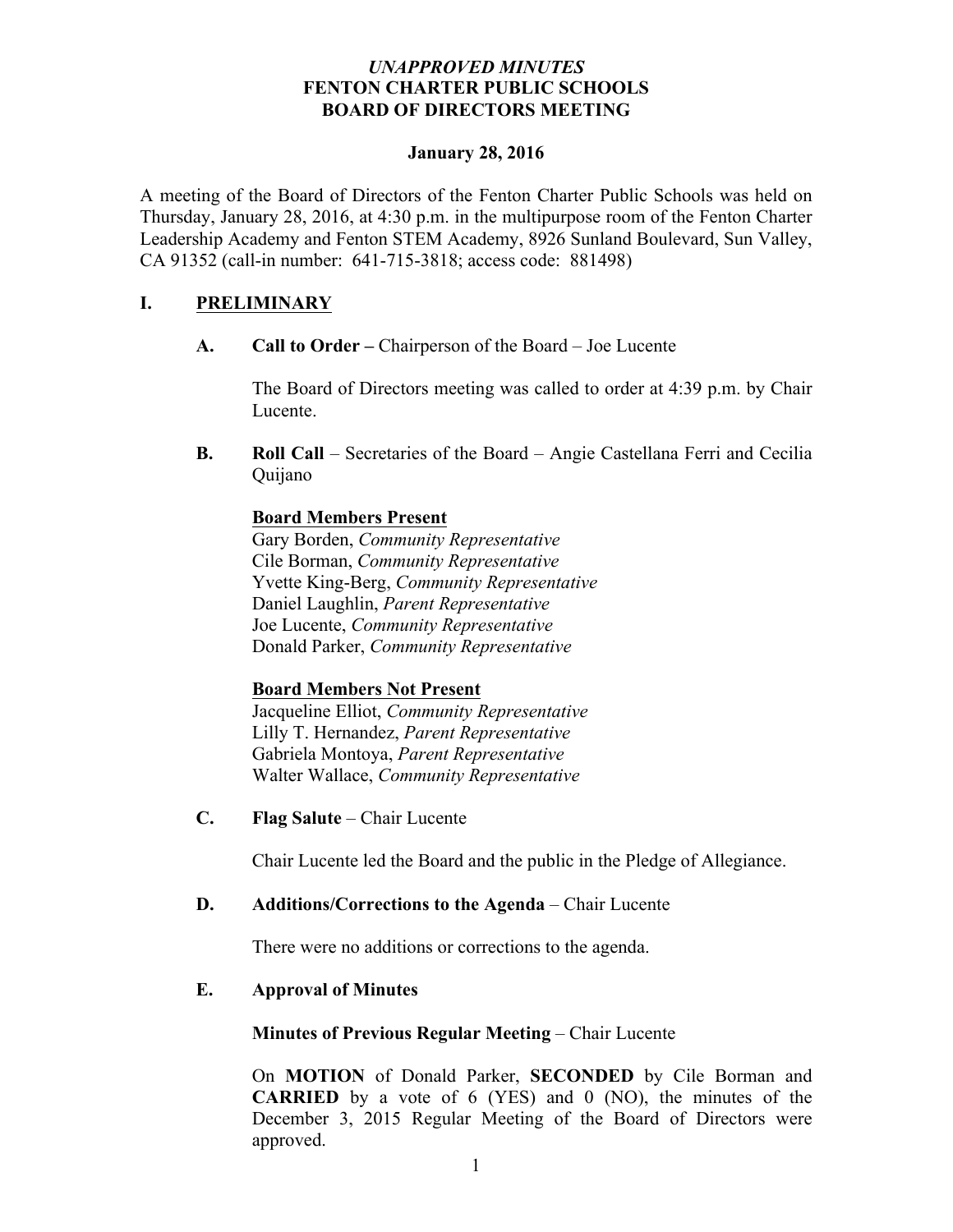## **II. COMMUNICATIONS**

#### **A. Presentations from the Public** – Chair Lucente

There were no presentations from the public.

#### **B. Committee/Council Reports**

Minutes of all meetings held by any committee and/or council were sent to the Board Members prior to this meeting.

There were no further reports by committees/councils.

## **C. Treasurer/CFO's Report**

Kristin Dietz, Vice President of EdTec, and Treasurer and CFO of the FCPS, presented monthly, profit and loss statements, revenue, expenditures and a year-to-date projection for the Fenton Charter Public Schools. The following reports where presented:

- January 2016 Financial Update
- November 2015 Financials (all sites)
- First Interim Reports Submitted to LAUSD on December 5, 2015 for Fenton Avenue Charter School, Fenton Primary Center, Santa Monica Boulevard Community Charter School, Fenton Academy for Social and Emotional Learning, and Fenton STEM Academy

### **D. Directors' Reports**

Fenton Avenue Charter School (FACS) – Stacy Carroll Hutter, Director, reported.

Santa Monica Boulevard Community Charter School (SMBCCS) – Dr. David Riddick, Director, reported.

Fenton Primary Center (FPC) – Richard Parra, Director, reported.

Fenton STEM Academy (STEM) – Jennifer Miller, Director, reported.

Fenton Charter Leadership Academy (FCLA) – Jennifer Miller, Director of STEM, presented Mrs. Melo's report.

### **E. Executive Director's Report**

Fenton Charter Public Schools (FCPS) – Irene Sumida, Executive Director, reported.

### **III. CONSENT AGENDA ITEMS**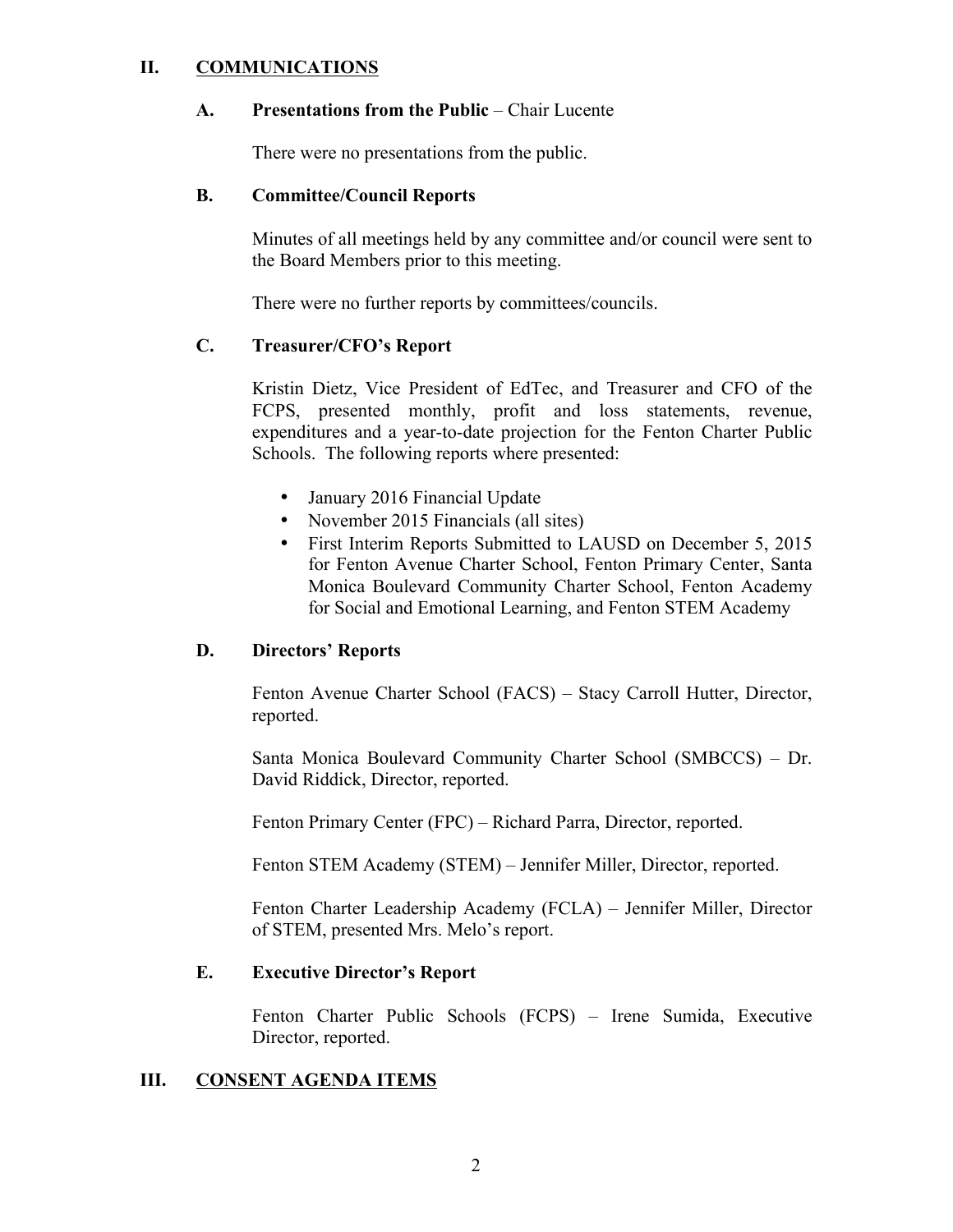- **A. Recommendation to approve selection of Leanna Hendrix for the position of Technology Integration Specialist at Fenton Avenue Charter School**
- **B. Recommendation to approve hiring of DeAnn Michiels for open teacher position at Fenton Avenue Charter School**
- **C. Recommendation to approve applications for Consolidated Application and Reporting System (CARS) for Fenton Academy for Social and Emotional Learning (FCLA) and Fenton STEM Academy**
- **D. Recommendation to approve FCPS 2016-2017 Instructional Calendar**
- **E. Recommendation to receive School Accountability Report Cards (SARC) for Fenton Primary Center, Fenton Avenue Charter School and Santa Monica Boulevard Community Charter School**

On **MOTION** of Donald Parker **SECONDED** by Daniel Laughlin and **CARRIED** by a vote of 6 (YES) and 0 (NO), the recommendation to approve the Consent Agenda was approved.

## **IV. ITEMS SCHEDULED FOR ACTION**

## **A. Recommendation to receive and file the June 30, 2015 consolidated audit report for the Fenton Charter Public Schools**

On **MOTION** of Gary Borden, **SECONDED** by Yvette King-Berg and **CARRIED** by a vote of 6 (YES) and 0 (NO), the recommendation to receive and file the June 30, 2015 consolidated audit report for the Fenton Charter Public Schools was approved.

# **B. Recommendation to approve second revision of Procurement and Purchasing Procedures Policy**

On **MOTION** of Yvette King-Berg, **SECONDED** by Donald Parker and **CARRIED** by a vote of 6 (YES) and 0 (NO), the recommendation to approve the second revision of the Procurement and Purchasing Procedures Policy was approved.

### **C. Recommendation to approve revision of Inventory Control Policy**

On **MOTION** of Donald Parker, **SECONDED** by Daniel Laughlin and **CARRIED** by a vote of 6 (YES) and 0 (NO), the recommendation to approve the revision of the Inventory Control Policy was approved.

### **D. Recommendation to approve policy authorizing transfer of funds between schools**

On **MOTION** of Donald Parker, **SECONDED** by Daniel Laughlin and **CARRIED** by a vote of 6 (YES) and 0 (NO), the recommendation to